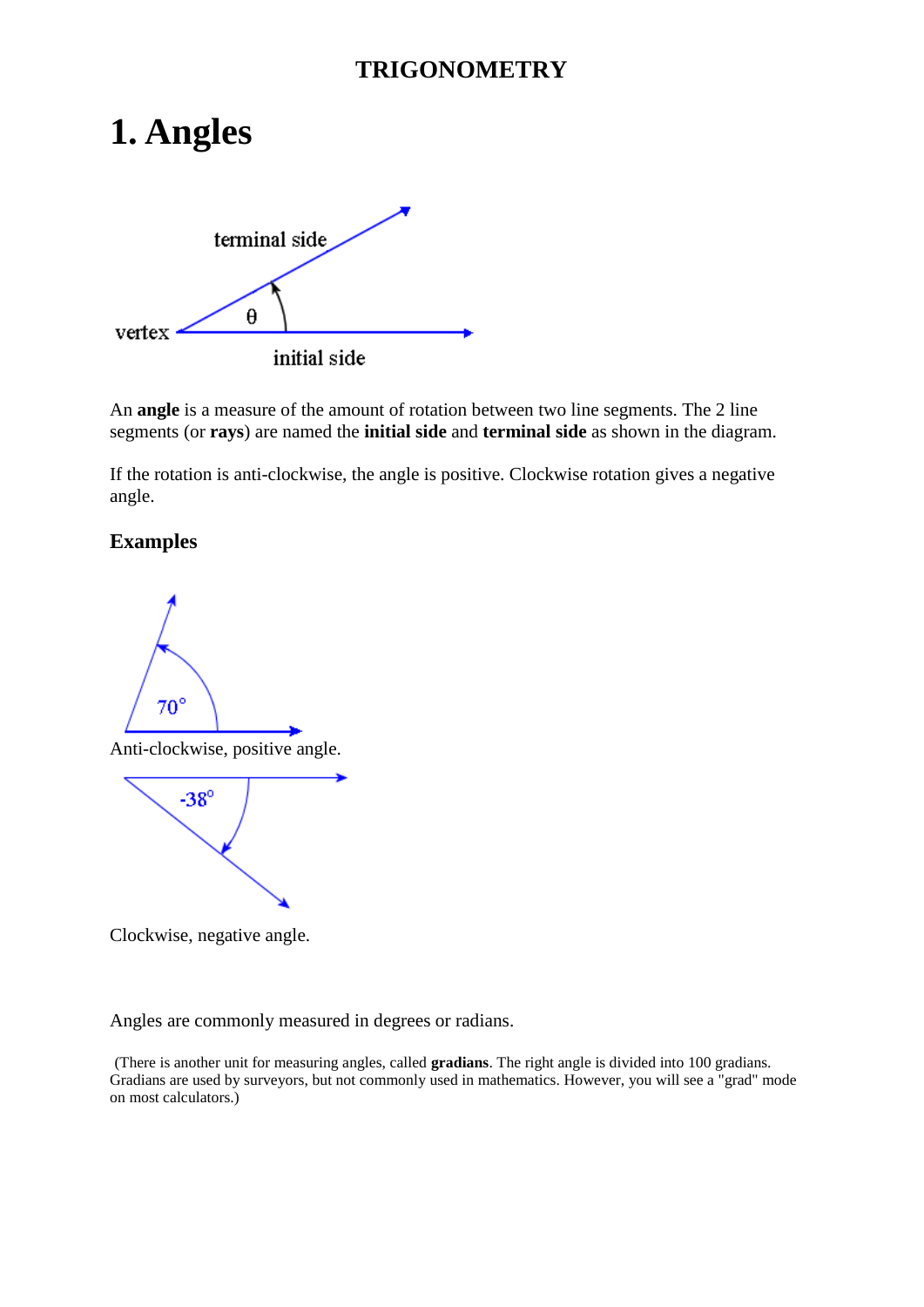

## **Standard Position of an Angle**

An angle is in **standard position** if the initial side is the positive *x*-axis and the vertex is at the origin. The 2 examples given above are in standard position.

We will use  $r$ , the length of the hypotenuse, and the lengths  $x$  and  $y$  when defining the trigonometric ratios in the next section.

## **Degrees, Minutes and Seconds**

The Babylonians (who lived in modern day Iraq from 5000 BC to 500 BC) used a base 60 system of numbers. From them we get the division of time, latitude & longitude and angles in multiples of 60.

Similar to the way hours, minutes and seconds are divided, the **degree** is divided into 60 minutes (') and a minute is divided into 60 seconds ("). We can write this form as:DMS or  $\degree$  '".

# **2. Sine, Cosine, Tangent.**

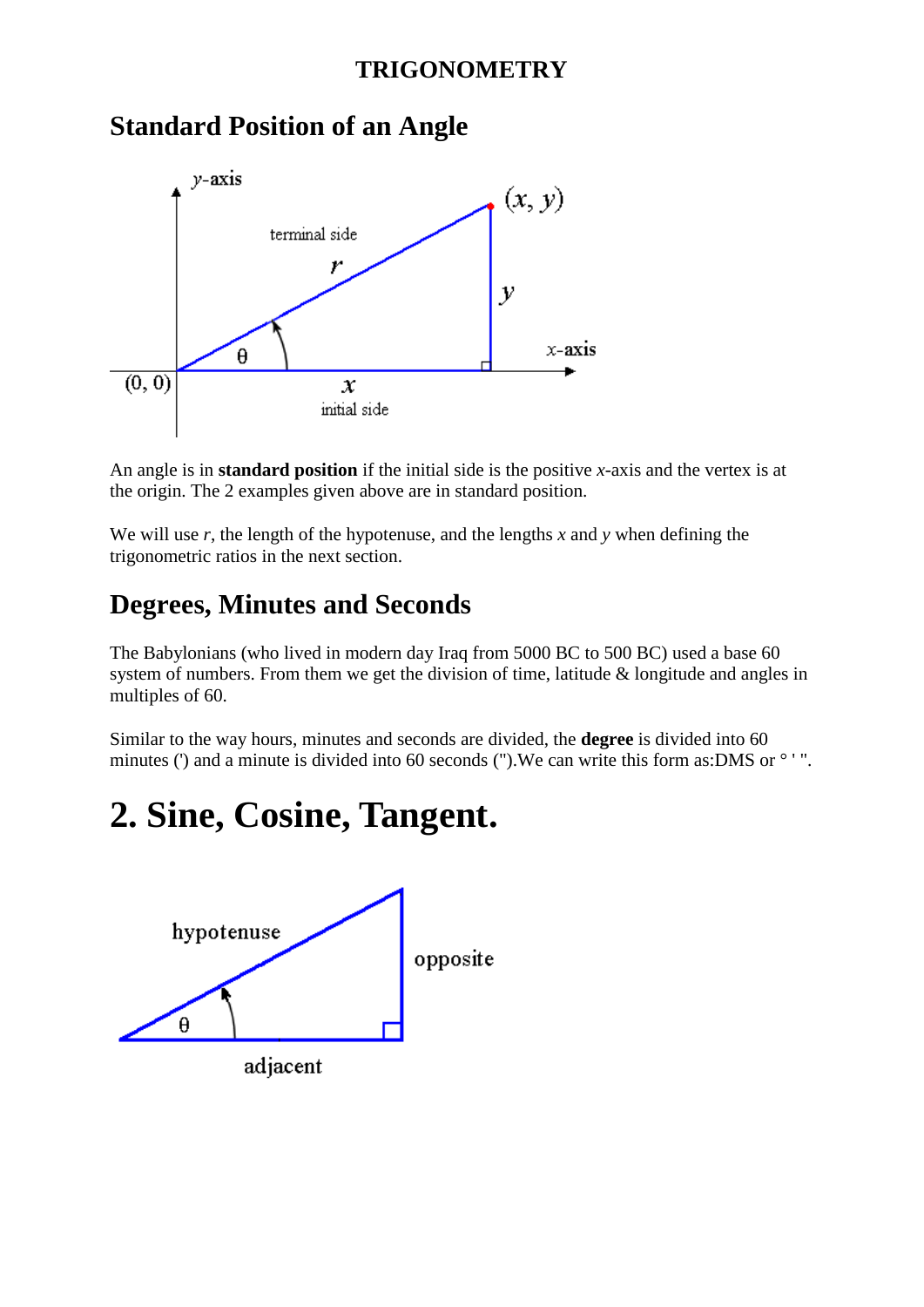For the angle  $\theta$  in a right-angled triangle as shown, we name the sides as:

- **hypotenuse** (the side opposite the right angle)
- **adjacent** (the side "next to"  $\theta$ )
- **opposite** (the side furthest from the angle)

We **define** the three trigonometrical ratios **sine θ**, **cosine θ**, and **tangent θ** as follows (we normally write these in the shortened forms **sin θ**, **cos θ**, and **tan θ**):

$$
\sin \theta = \frac{\text{opposite}}{\text{hypotenuse}} \cos \theta = \frac{\text{adjacent}}{\text{hypotenuse}} \tan \theta = \frac{\text{opposite}}{\text{adjacent}}
$$

To remember these, many people use SOH CAH TOA, that is:

 $\sin \theta = \text{Opposite}/\text{Hypotenuse},$ 

 $\cos \theta = \text{Adjacent/Hypotenuse}$ , and

**T**an θ = **O**pposite/**A**djacent

## **The Trigonometric Functions on the** *x-y* **Plane**



For an angle in [standard position,](http://www.intmath.com/Trigonometric-functions/1_Angles.php) we define the trigonometric ratios in terms of *x, y* and *r*:

$$
\sin \theta = \frac{y}{r} \cos \theta = \frac{x}{r} \tan \theta = \frac{y}{x}
$$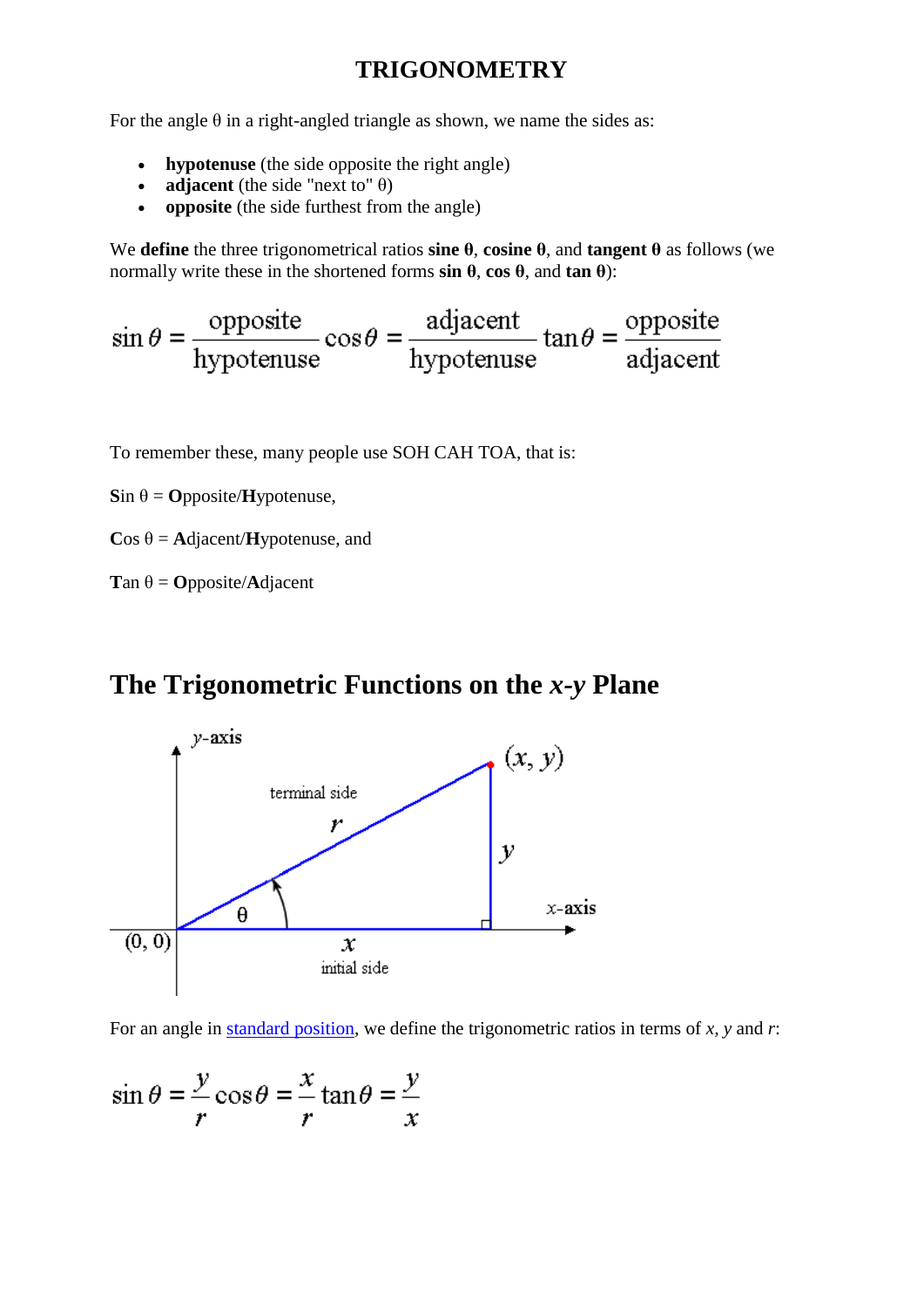Notice that we are still defining

sin  $\theta$  as opp/hyp; cos $\theta$  as adj/hyp, and tan  $\theta$  as opp/adj,

but we are using the specific  $x$ -,  $y$ - and  $r$ -values defined by the point  $(x, y)$  that the terminal side passes through. We can choose any point on that line, of course, to define our ratios.

To find *r*, we use Pythagoras' Theorem, since we have a right angled triangle:

 $r = \sqrt{x^2 + y^2}$ 

# **3. The Right Triangle and Applications**

Many problems involve right triangles. We often need to use the trigonometric ratios to solve such problems.

### **Example 1 - Finding the Height**

Find *h*.



Answer :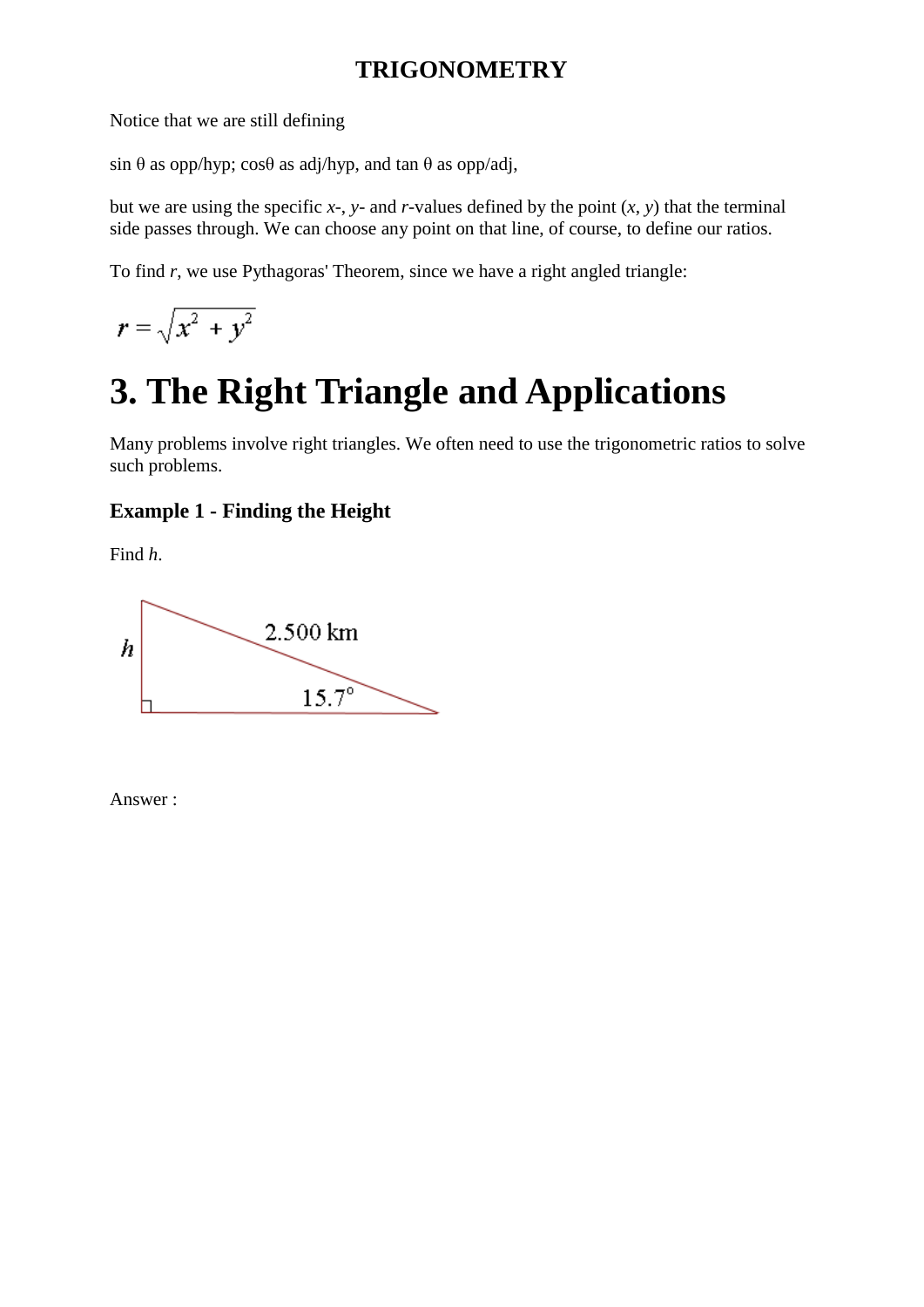### **Example 2 - Solving Triangles**

Solve the triangle ABC, given that  $A = 35^\circ$  and  $c = 15.67$ .



Answer :

*To "solve" a triangle means to find the unknown sides and angles. In this example, we need to find a and b and angle B. Note*  $C = 90^\circ$ *.*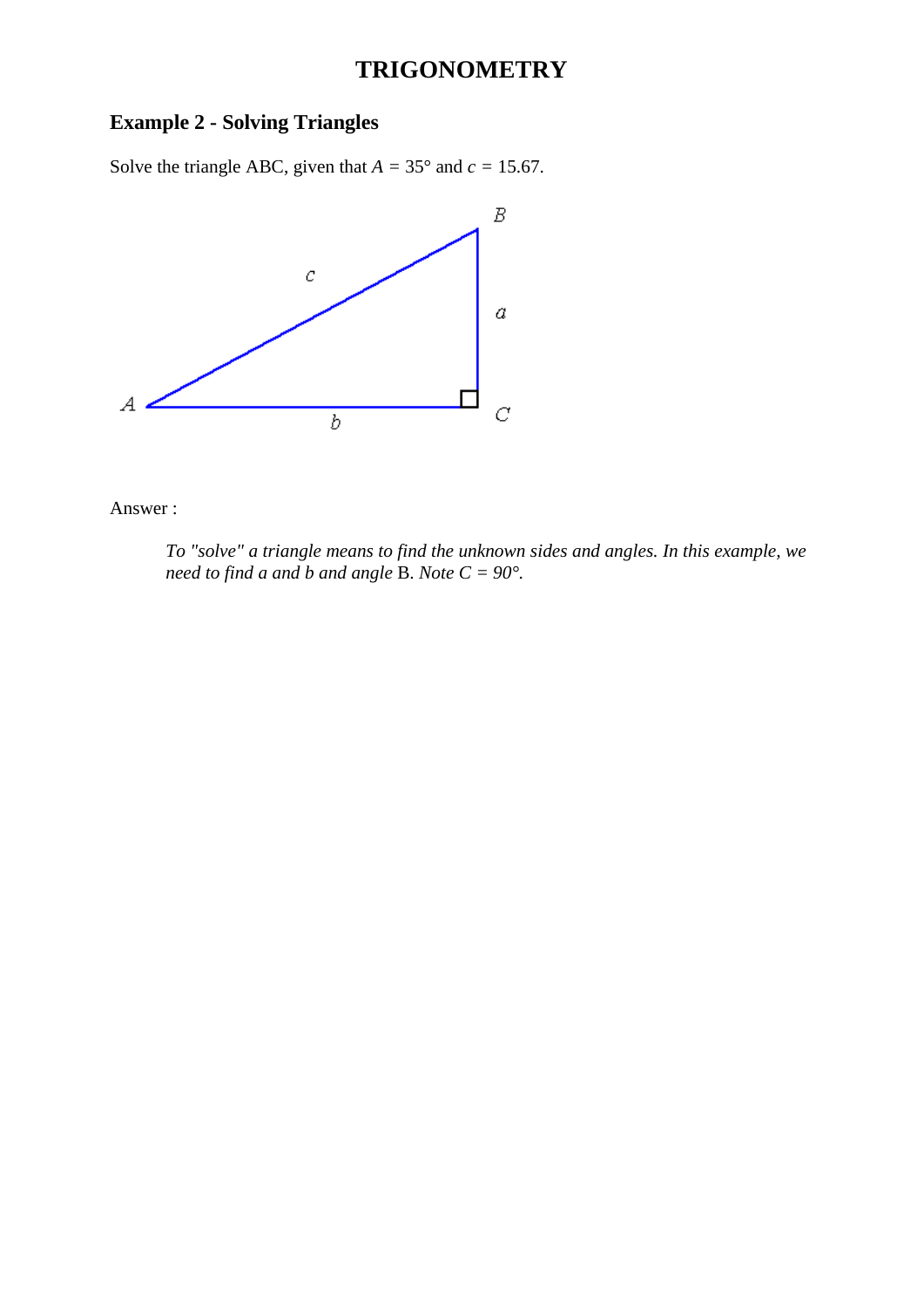## **Angles of Elevation and Depression**

In surveying, the **angle of elevation** is the angle from the horizontal looking **up** to some object:



The **angle of depression** is the angle from the horizontal looking **down** to some object:



#### **Example 3:**

The angle of elevation of an aeroplane is 23°. If the aeroplane's altitude is 2500 m, how far away is it?